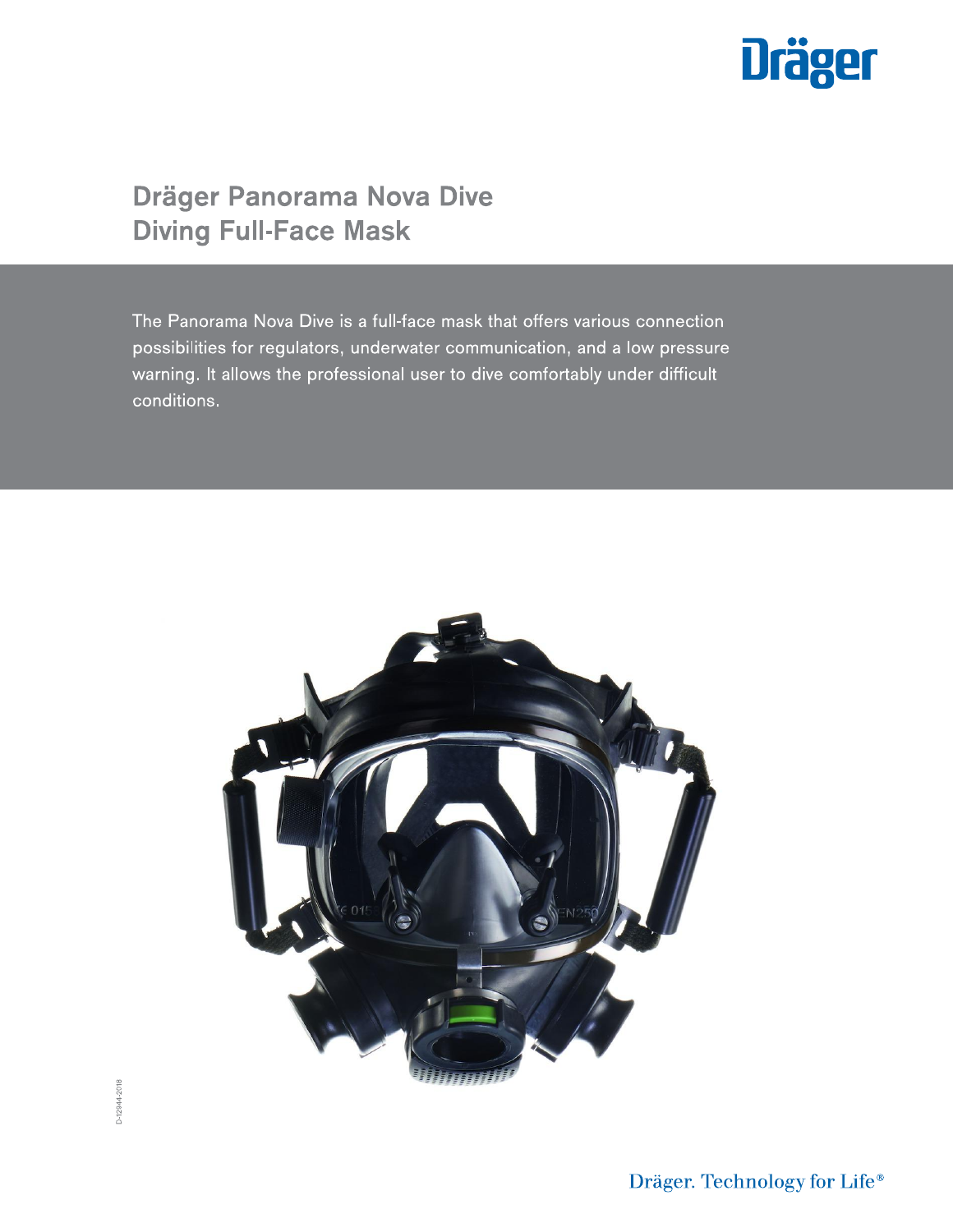## **Benefits**

### **Excellent Seal**

Thanks to the 5-point head harness and the double sealing surfaces on the mask body, the mask creates an excellent seal, either on the face or on a hood.

#### **Various Connection Possibilities**

All three ports are the familiar Dräger P-Con system. The middle port is intended for the regulator, while the left and right ports are intended for communications. The diver can breathe ambient air at the surface by not plugging in the regulator, or by opening a port, until immediately before submerging, thereby saving air for the dive.

#### **Mechanical Low-Pressure Warning (Optional)**

A port for the mechanical low-pressure warning can be found on the visor of the mask. This reliably warns the diver of low remaining air pressure.

#### **Additional Exhalation Valve**

Should water get into the mask, it can easily be expelled through the additional exhalation valve in the mask.

#### **Visor**

The large, flat visor offers a wide field-of-view and allows the diver to equalize pressure from the outside of the mask, using the nose pinchers.

### **Quick Doffing System**

Using the quick doffing system, the diver can quickly and easily remove the mask at any time.

#### **Four Different Versions**

Open-circuit systems :

- Panorama Nova Dive Sport
- Panorama Nova Dive (with port for the mechanical low-pressure warning)

#### Closed-circuit systems :

- Panorama Nova Dive R (with adjustable mouthpiece for rebreathers)
- Panorama Nova Dive NM (with adjustable mouthpiece, non-magnetic, only for military users)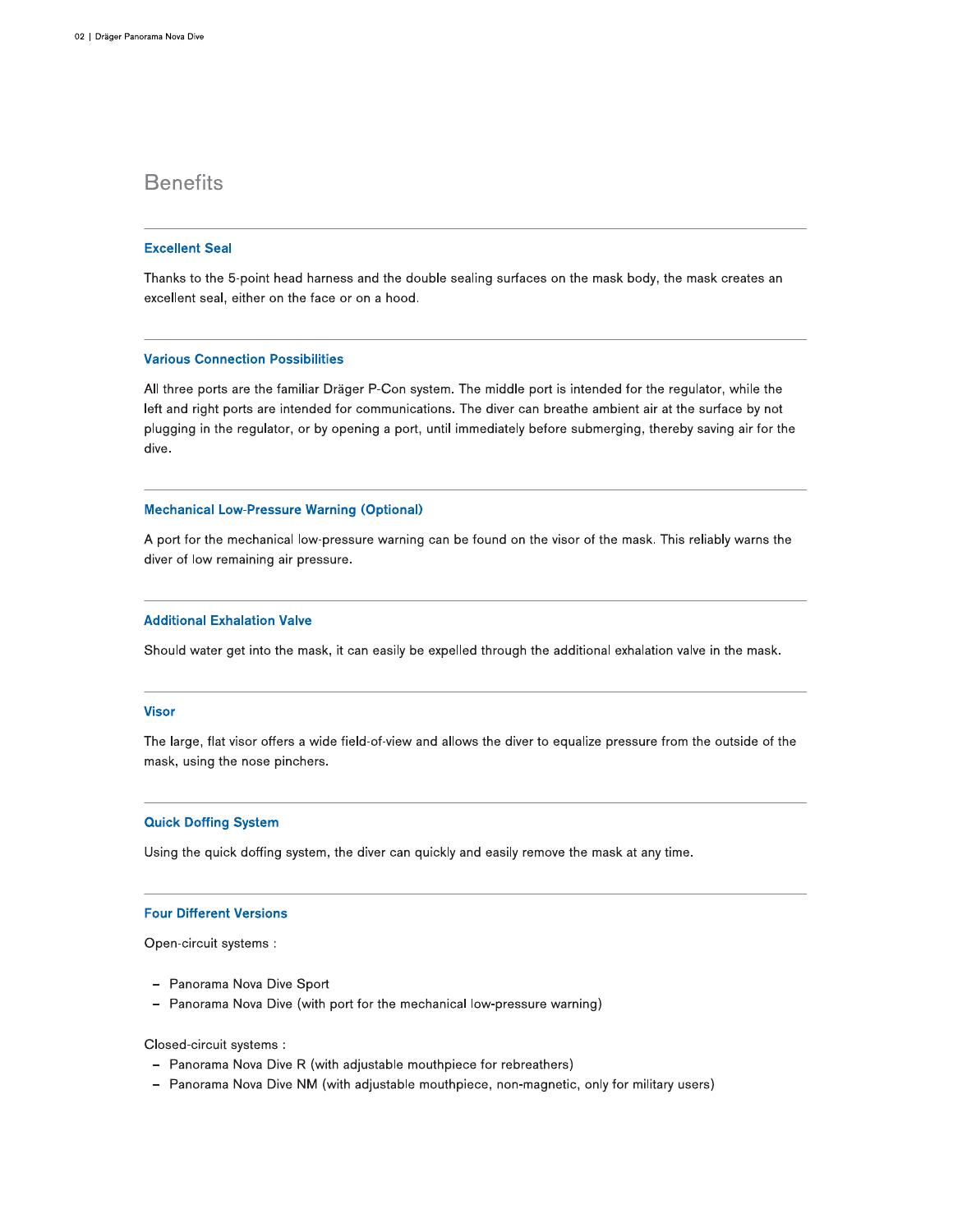## **Technical Data**

### Weight

| Panorama Nova Dive / Sport / NM / R      | 940 g / 2 lb 1 oz            |  |
|------------------------------------------|------------------------------|--|
| <b>Operating Temperature</b>             | -20 to 50 °C / -4 to 122 °F  |  |
| Storage Temperature                      | -30 to 70 °C / -22 to 158 °F |  |
| <b>Exhalation Valve Opening Pressure</b> |                              |  |
| Panorama Nova Dive                       | 3.2 to 6.0 mbar              |  |
| Panorama Nova Dive NM/R                  | $25$ to $>25$ mbar           |  |

# Ordering Information

| <b>Description</b>                          | Part No. |
|---------------------------------------------|----------|
| Panorama Nova Dive Sport (Without Mask Box) | T 53 700 |
| Panorama Nova Dive                          | T 53 510 |
| Panorama Nova Dive R                        | T 52 730 |
| Panorama Nova Dive NM                       | T 16 000 |
| T-Bit for LAR                               | T 16 010 |
| T-Bit for FGT 5400                          | T 16 330 |
| Klar-Pilot Gel, 50 ml                       | R 52 560 |